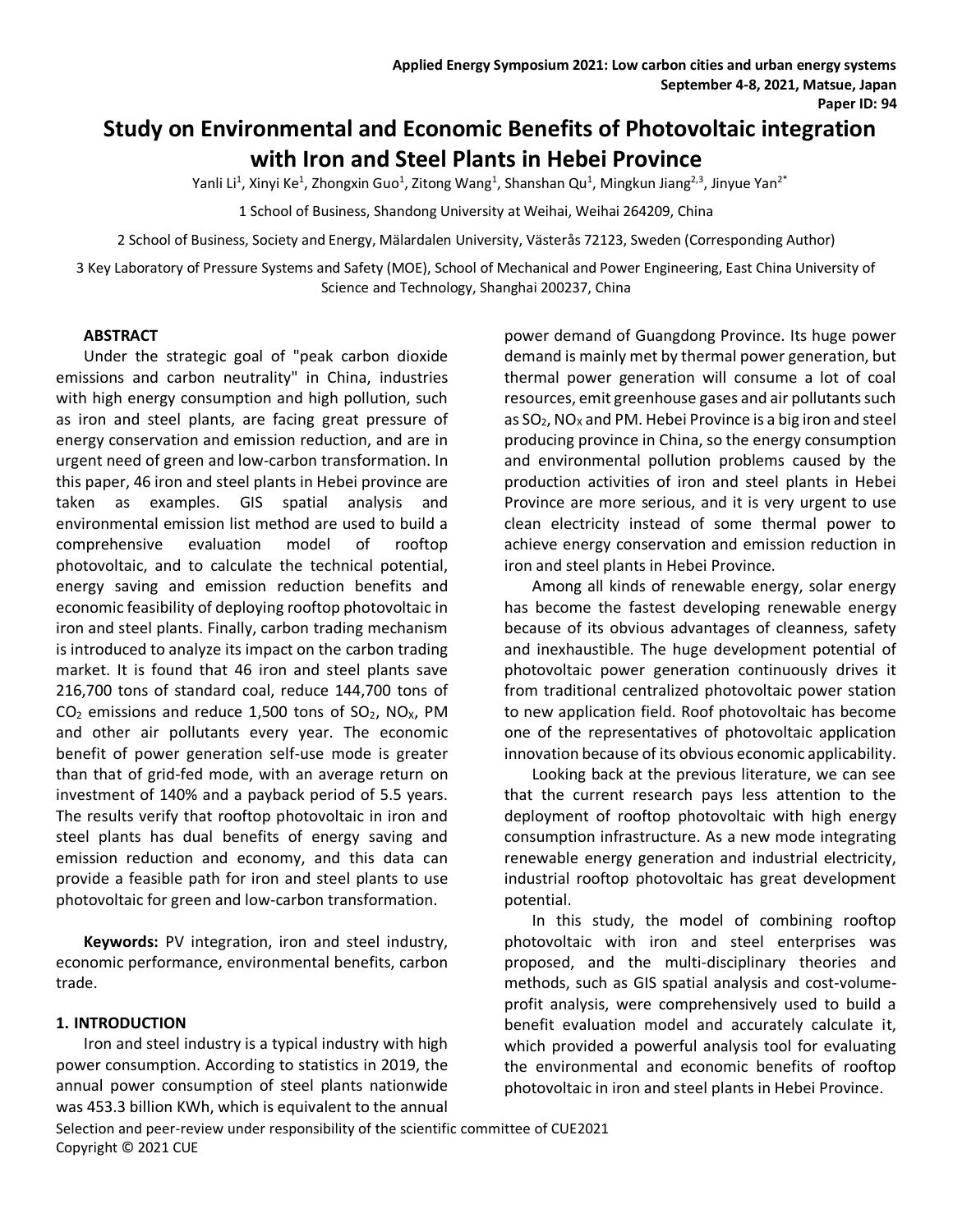# *2.1 Evaluation method of technological potential*

In this paper, the available roof area, total solar radiation, photovoltaic installation capacity and power generation capacity are selected as the evaluation indexes of roof photovoltaic technology potential. The usable area of roof is measured by Locaspace software, and the total solar radiation is obtained from WorldClim database of ESRI ArcGIS® software <sup>[1]</sup>. The annual power generation of rooftop photovoltaic mainly depends on the installed Capacity of photovoltaic power station. The photovoltaic installation capacity is calculated by Eq.(1), the annual power generation is calculated by Eq. (2), and the power generation in the whole life cycle of the photovoltaic system is calculated by Eq. (3). <sup>[2]</sup> The life cycle of photovoltaic system is usually defined as 25 years <sup>[3]</sup>.

$$
Capacity = \frac{\text{area}_{available}}{\text{areap}_{V}} \times P_{\text{max}} \times \gamma \tag{1}
$$

$$
E_p = H_A \times \frac{capacity}{E_s} \times K
$$
 (2)

$$
E_{p,total} = \sum_{i=1}^{25} H_A \times \frac{capacity}{E_s} \times K \times (1-D)^i
$$
 (3)

Where area<sub>avaliable</sub> is the available area of steel plant roof,  $area_{PV}$  is the required area for each solar panel installation,  $P_{\text{max}}$  is the maximum capacity of each solar panel, and  $\gamma$  is the overall performance coefficient of photovoltaic power generation system, which is usually between 0.75 and 0.85. This paper uses 0.78 for calculation.  $H_A$  is the total solar radiation in horizontal plane every year,  $E_{\rm s}$  is the radiance under standard conditions, and  $K$  is the comprehensive efficiency coefficient.  $i$  is the year, and  $D$  is the annual loss rate of photovoltaic modules.

# *2.2 Evaluation method of environmental benefit*

In this paper, standard coal saving, annual  $CO<sub>2</sub>$ emission reduction, annual  $SO<sub>2</sub>$  emission reduction, annual  $NO<sub>x</sub>$  emission reduction, annual PM emission reduction and annual PM $_{2.5}$  emission reduction are taken as the environmental benefit evaluation indexes of rooftop photovoltaic. It is assumed that all the power generated by thermal power plants is generated by standard coal combustion. Table 1 shows the standard coal consumption and pollutant emission factors of coalfired power plants in Hebei Province.

**Table 1.** Standard coal consumption/pollutant emission factors of coal-fired power plants in Hebei Province

| name | factor (g/kWh) |
|------|----------------|
|      |                |

| standard coal           | 297.00 |
|-------------------------|--------|
| carbon dioxide $(CO2)$  | 199.00 |
| sulphur dioxide $(SO2)$ | 0.8043 |
| oxynitride $(NOx)$      | 0.9140 |
| PМ                      | 0.1828 |
| $PM_{25}$               | 0.1462 |

Among them, the pollutant degree electric emission factor of coal-fired power plants in Hebei Province is derived from reference<sup>[4]</sup>, and the carbon dioxide degree electric emission factor is derived from the relevant data of energy conservation and emission reduction of State Grid Co., Ltd. in China Electric Power Yearbook in 2018.

# *2.3 Evaluation method of economic benefit*

Taking the net present value, return on investment and payback period of rooftop photovoltaic project as index, the economic feasibility is evaluated. The cost calculation formula of rooftop photovoltaic in the whole life cycle is as follows:

$$
LC = \sum_{i=1}^{25} \frac{((C_{\text{equipment},i} + C_{\text{O&M},i}) \times \text{Capacity}}{1.05^i} \tag{4}
$$

In which LC represents the cost of the whole life cycle (yuan), C<sub>equipment,i</sub>represents the unit equipment investment cost and equipment replacement cost in the first year (yuan),  $C_{O\&M,i}$  represents the unit O&M cost in the first year (yuan), and the discounted value is set at 5%.

The income calculation formula of rooftop photovoltaic power generation project K in the whole life cycle is as follows:

$$
Revenue_k = \sum_{i=1}^{25} E_{p,i} \times \frac{P_k}{1.05^i}
$$
 (5)

In which  $P_k$  is the electricity price of the k<sup>th</sup> building, and  $E_{p,i}$  is the annual power generation of the i<sup>th</sup> year.

The net present value NPV is the algebraic sum of the present value of the cash outflow paid by the investment project and the present value of the cash inflow generated by the investment. Only when the net cash flow value of the investment project is greater than or equal to 0, the investment is feasible. Return on investment (ROI) refers to the value that should be returned through investment, that is, the economic return that an enterprise gets from an investment activity. Dynamic payback period is the payback period calculated after the net cash flow of investment projects in each year is converted into present value according to the benchmark rate of return. The calculation formula of the three is as follows: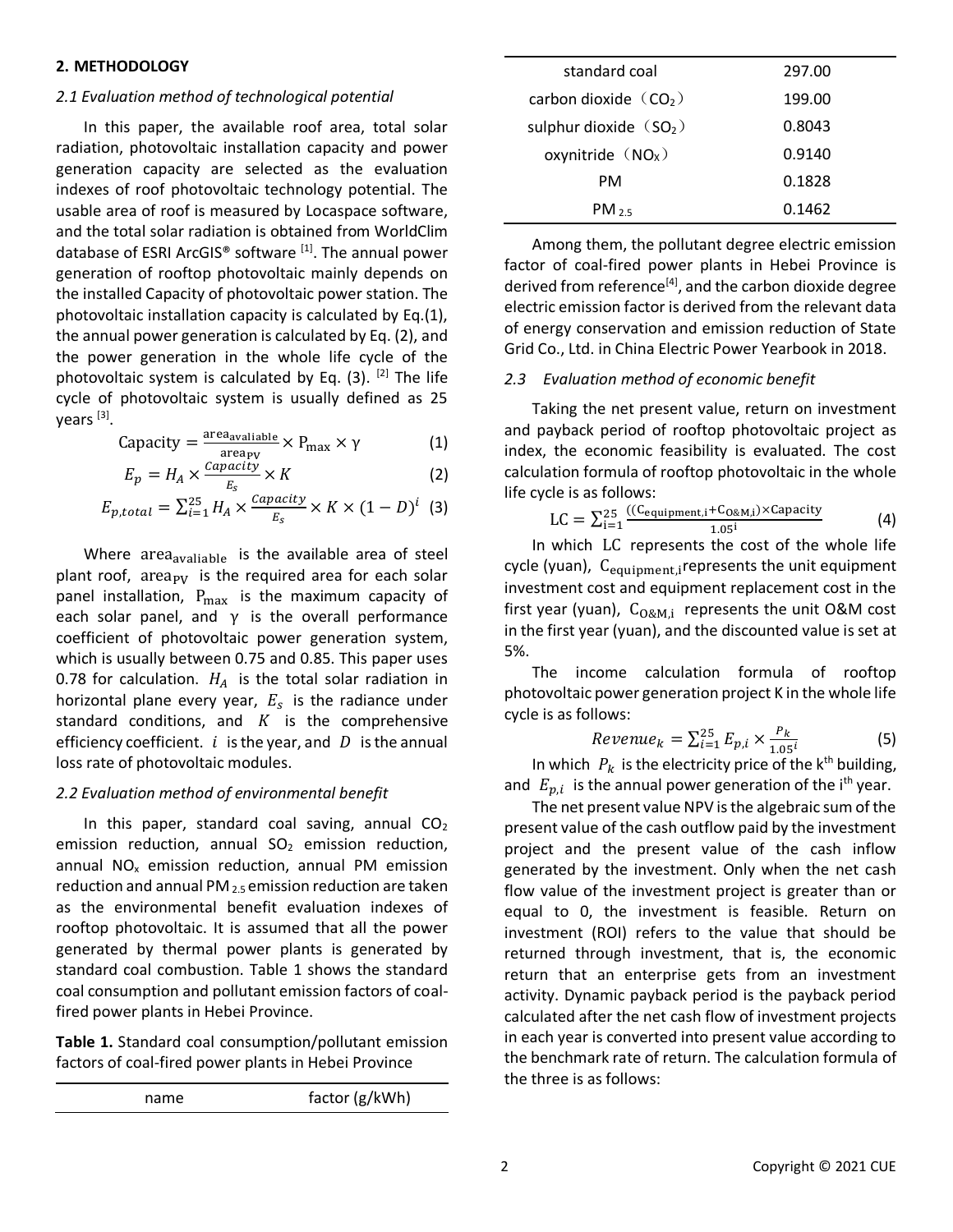$$
NPV = \sum_{i=1}^{n} \frac{B^{i} - C^{i}}{(1+r_{0})^{i}}
$$
 (6)

$$
ROI = \frac{NI}{C} \times 100\%
$$
 (7)

$$
T = t' - 1 + \frac{\sum_{i=1}^{t'-1} \frac{B^i - C^i}{(1+r_0)^i}}{\frac{B^{t'} - C^{t'}}{(1+r_0)^{t'}}}
$$
(8)

In which  $B^i$  is the cash inflow in the first year,  $C^i$  is the cash outflow in the first i year,  $r_0$  is the benchmark discount rate (%), which is assumed to be 5% in this paper; NI is the profit, C is the cost, and T is the dynamic payback period; t ′ is the year when the net present value is greater than 0.

# **3. RESULTS AND DISCUSSIONS**

#### *3.1 Analysis of technological potential*

The geographical distribution of 46 iron and steel plants in Hebei Province are shown in Figure 1. The total usable roof area is 3.78 square kilometers, the largest of which can reach 419,000 square meters. The solar radiation intensity in most areas of Hebei Province is concentrated in  $1500^{\circ}1600W/m^2$ , and the dispersion degree is low, and the power generation peak of photovoltaic system appears around 14 o'clock.



**Fig. 1.** Geographical location distribution of 46 steel plants

Based on the available area and solar radiation intensity data obtained from the research, the technical indicators such as photovoltaic installed potential, annual power generation and life cycle power generation of steel plants can be further estimated. From the statistical results, it can be found that 46% of steel plants have photovoltaic potential less than 10 MW, 32% have photovoltaic potential between 10 and 20 MW, and the remaining 22% have photovoltaic potential above 20 MW. According to the data of photovoltaic annual power generation potential of each steel plant, 39% of steel plants have annual power generation less than 10 MWh, 33% have annual power generation between 10 and 20 MWh, 13% have annual power generation between 20 and 30 MWh, and 15% have annual power generation above 30 MWh.

## *3.2 Analysis of environmental benefit*

Assuming that the electricity consumption of iron and steel plants in Hebei Province mainly comes from thermal power generation mainly burning standard coal, the total emission reduction of corresponding indicators of 46 iron and steel plants is shown in the following table:

| <b>Emission reduction targets</b>   | Annual   | <b>Total benefits</b> |
|-------------------------------------|----------|-----------------------|
| (saving/emission reduction)         | benefits | in 25 years           |
| Standard coal $(104t)$              | 21.67    | 481.48                |
| CO <sub>2</sub> (10 <sup>4</sup> t) | 14.47    | 320.99                |
| SO <sub>2</sub> (t)                 | 587      | 13039                 |
| NO <sub>x</sub> (t)                 | 667      | 14817                 |
| PM(t)                               | 133      | 2963                  |
| PM $_{2.5}$ (t)                     | 107      | 2371                  |
|                                     |          |                       |

## **Table 2.** Environmental benefit indicators

# *3.3 Analysis of economic feasibility*

In this paper, the total cost of 46 steel plants in the 25-year life cycle of rooftop photovoltaic is calculated, and the cost is divided into three categories: initial investment cost, equipment renewal cost and operation and maintenance cost, which are shown in Figure 2. As the initial investment cost is too high, it is considered to introduce a loan with a quota of 70% of the initial investment, an annual interest rate of 8%, a repayment period of 5 years, and amortization of the cost to the first to fifth years. The calculated results have been discounted, with a discount rate of 5%. In addition, a certain amount of operation and maintenance costs are required every year, and the battery components are updated every five years, and the original inverter is updated every ten years, which will also cause additional equipment update costs. The calculation results show that the photovoltaic capacity is different due to the different available roof area of each steel plant, and the total cost investment of each steel plant is quite different, ranging from 2 million yuan to 200 million yuan.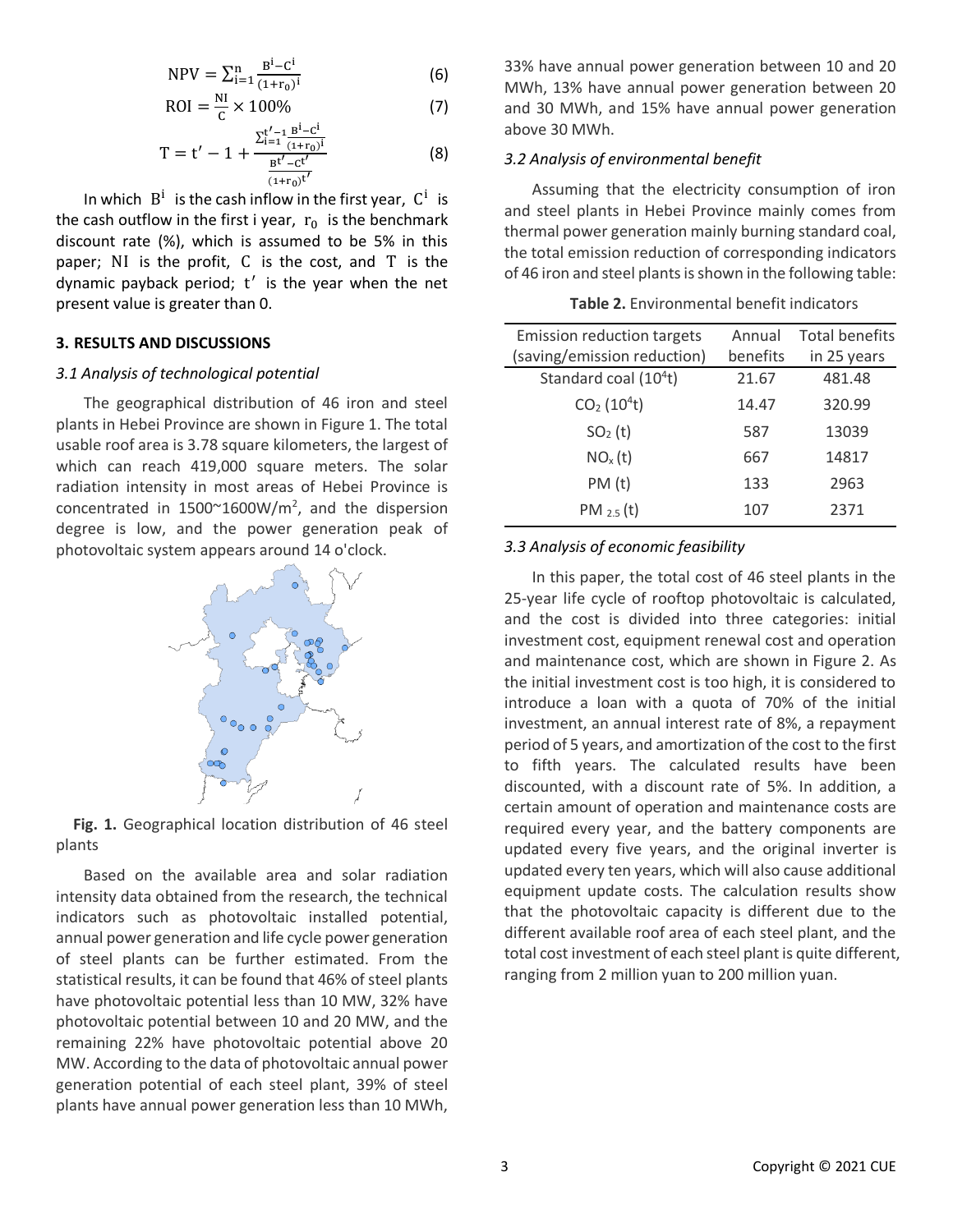

**Fig. 2** Total life cycle cost of 46 steel plants

Roof photovoltaic power generation in steel plants can produce economic benefits in two modes. First, the power generation self-use mode, the saved electricity cost is the income of the steel plant; Second, feed-in grid mode, generating electricity and selling it to the grid to generate revenue. Because there is a difference between the price of industrial electricity and the price of electricity sold into the power grid, the benefits generated by the two modes are different. In this paper, the benefits of the two operating modes are compared, so as to establish a suitable operating mode for rooftop photovoltaic in steel plants, and evaluate the benefits level of rooftop photovoltaic projects. As shown in fig. 3 and fig. 4, the economic benefits obtained by steel mills in the mode of power generation for their own use are greater than those obtained by feeding into the grid, and the profits generated by 94% of steel mills in the mode of power generation for their own use are 10-20 times that of feeding into the grid.







**Fig. 4** Percentage of profit distribution under two modes

The return on investment and payback period of 46 iron and steel plants under the two modes are calculated and compared. Under the self-use mode of power generation, the return on investment of most steel plants ranges from 130% to 150%, with the highest being 148% and the lowest being 104%. Under the grid-fed mode, the return on investment of most steel plants is between 0% and 20%, and the return on investment is small. According to the calculation results of investment payback period, the average payback period is 5.5 years in power generation mode and 20.5 years in grid feed mode. It can be seen that the ROI in power generation self-use mode is much larger than that in grid-fed mode, and the payback period is shorter than that in grid-fed mode.

## **4. DISCUSSION AND CONCLUSION**

The main research contributions of this paper are as follows:

1.Put forward the scheme of combining steel plant with roof photovoltaic and calculate its application potential

Based on the current situation of high energy consumption in iron and steel plants and the problems of coal consumption and environmental pollution caused by the extensive use of thermal power generation, combined with the research status of rooftop photovoltaic at home and abroad, this paper puts forward the scheme of deploying rooftop photovoltaic in iron and steel plants, and selects 16 evaluation indexes from three aspects of technical potential, energy saving and emission reduction benefits and economic feasibility, and constructs an evaluation system of rooftop photovoltaic power generation benefits. This study evaluates the potential size, emission reduction